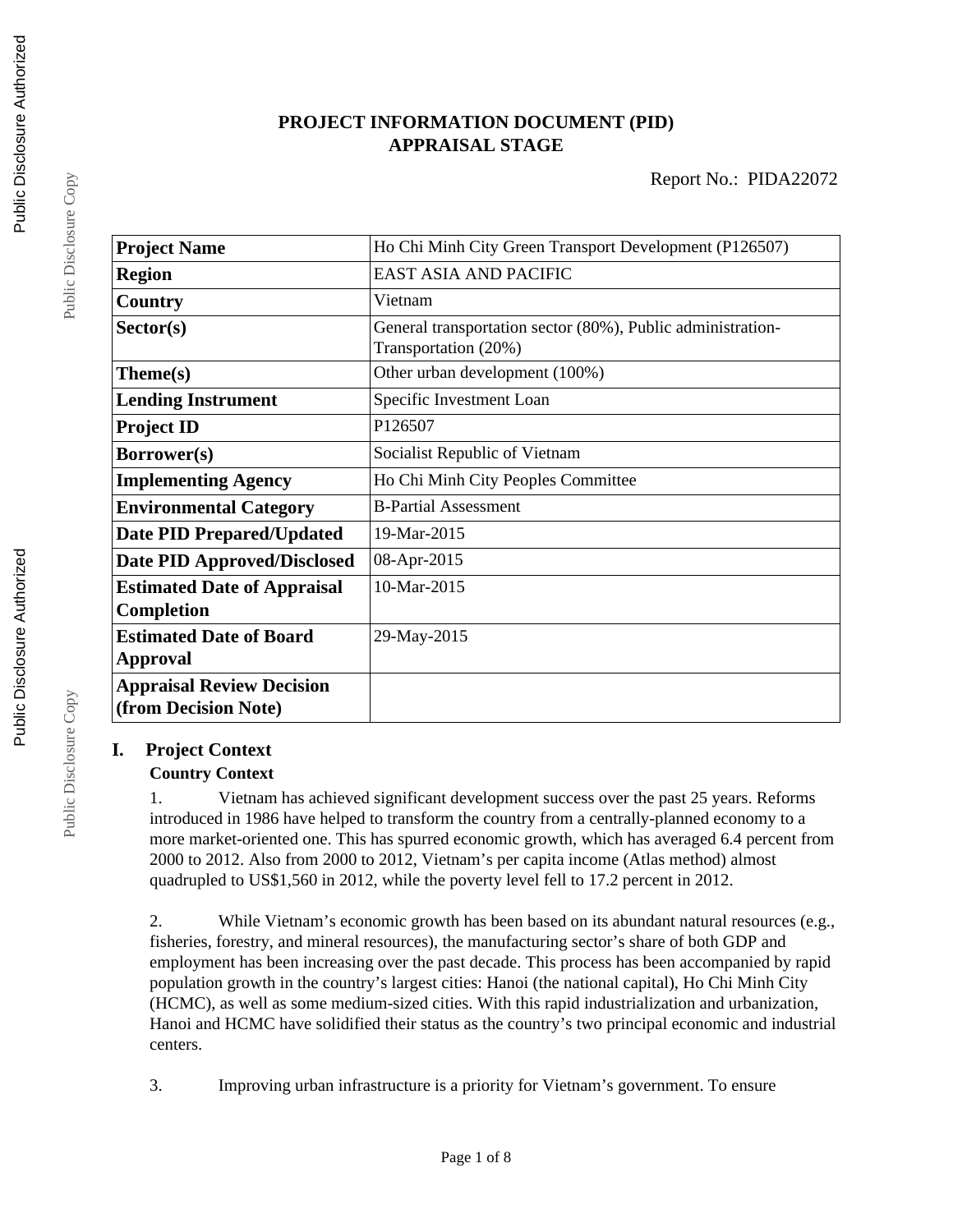continued strong economic performance and achieve Vietnam's goal of successfully transitioning to middle-income status, the national government is seeking to address infrastructure constraints to the country's economic competitiveness. Given HCMC's pivotal role in the national economy, there is a focus on improving the quality of urban infrastructure and services in the city, including the development of sustainable urban transport systems.

#### **Sectoral and institutional Context**

4. With 7.7 million inhabitants in the city proper and over 9 million in the metropolitan area, Ho Chi Minh City is Vietnam's largest city. Located on the banks of the Saigon River—60 km from the East Sea coast and 1,760 km south of Hanoi--the city exhibits a monocentric structure, with the highest population density reaching 500 inhabitants per hectare in the central area and a citywide average of 150 inhabitants per hectare. In the past decade, however, much of the city's population and job growth has taken place in peripheral areas, particularly to the northwest of the city center in the Tan Binh and Go Vap districts near the airport. Recently, there has been significant development in the central business district (CBD), located in District 1, particularly of office towers. To preserve the historic neighborhoods in District 1, further expansion of the city's CBD is planned across the Saigon River, in District 2.

5. HCMC is Vietnam's principal economic hub, generating a fifth of national GDP. The city's annual GDP growth has averaged nearly 11% for the past five years. HCMC and its surrounding region account for almost half (45 percent) of Vietnam's total manufacturing output. However, HCMC is seeking to transition from labor-intensive manufacturing industries to higher value-added, more knowledge-intensive sectors. This will require significant investments in education, social protection, and infrastructure, including upgrading transport and mobility.

6. HCMC is characterized by a very limited supply of public transport services, and a very low reliance on public transport for mobility within the city. Currently, buses are the only mode of public transport available in the city, with HCMC's metro rail system still under construction. There are presently only about 3,000 buses in HCMC, of which fewer than 2,000 actually operate on scheduled routes available to the general public. This contrasts with similarly-sized cities in other countries, such as Bangalore, India, with about 6,000 buses serving a population of 7 million, and Wuhan, China, with more than 7,000 buses for a city of 9 million people. Accordingly, buses account for a paltry 1.4% of all daily passenger trips in HCMC, lower than in almost any other city of this size. Bus services are currently supplied by 11 different companies, including one stateowned enterprise (Saigon Bus Company) as the largest provider, one large private company, one joint venture, and 8 private cooperatives.

7. Starting in 1994, successive efforts to revitalize the city's bus system – by increasing supply and improving quality to boost ridership – have had very limited success. In 2000, reforms to HCMC's bus system were introduced, along with the procurement of new vehicles by the city for Saigon Bus and the private cooperatives. Bus ridership increased for a while, peaking at fewer than 5 percent of all passenger trips in the city in 2007, and then subsequently declined to less than 2 percent by 2010. With such low utilization of public transport, large subsidies are needed to cover the costs of operating bus services in the city. Fare revenues cover less than 60 percent of the bus operators' total costs, with the remainder covered by government subsidies – a significant burden on municipal finances. Bus services are disproportionately utilized by vulnerable segments of society unable to drive or to afford other means of getting around the city, such as the very poor, the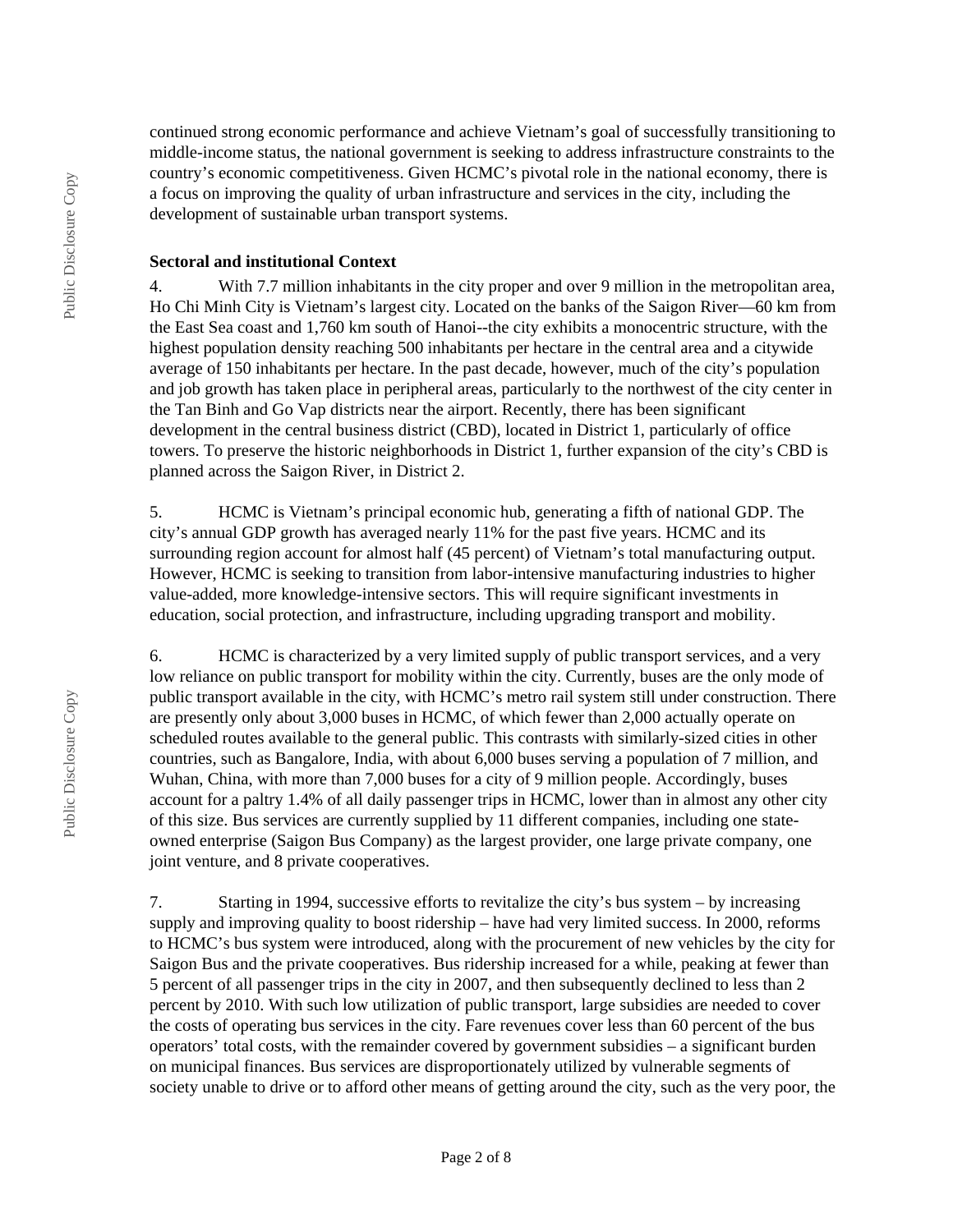elderly, women with children, students, and persons with disabilities.

8. HCMC residents' extremely low utilization of public transport services contrasts with their heavy reliance on motorcycles for mobility. In 2010, motorcycles accounted for almost two thirds (62%) of all daily trips in the city, followed by walking (17%), bicycles (14%), taxis (4%), buses (1.4%), and cars (1.2%). Motorcycles provide flexible, on-demand, low-cost, door-to-door mobility for a broad variety of trips, well-suited to HCMC's year-round moderate climate. Motorcycles are faster than buses travelling on the same roads in mixed traffic. Lax regulation and enforcement enable parking almost anywhere, including on sidewalks that should be reserved for pedestrians. Motorcycle parking in HCMC is usually free.

9. Heavy reliance on motorcycles impacts air quality and traffic safety. Besides adversely affecting the financial viability of public transport services and overall urban development, the heavy reliance on motorcycles is highly detrimental to air quality and traffic safety in the city. On any given day, approximately 6.6 million motorcycles circulate in the HCMC metropolitan area. With many motorcycles powered by high-polluting two-stroke engines, air quality has deteriorated dramatically in recent years, leading to increased rates of respiratory illness. And since motorcycles are capable of high speeds but offer very little protection to riders, their effects on traffic safety are also grave. Traffic accidents involving motorcycles injure and kill both riders and pedestrians, and are a key cause of households' fall into poverty as they cope with medical expenses and lost income.

10. With increased affluence, automobile ownership in HCMC is also rising steadily, exacerbating congestion on the city's already crowded streets. The number of registered cars in HCMC almost quadrupled in just over a decade, growing from 131,000 in 2001, to 500,000 in 2012, equivalent to an annual growth rate of over 13 percent. This growth rate can be expected to accelerate after 2018, when import taxes among ASEAN countries (including major automotive exporters like Thailand and Malaysia) will be eliminated, significantly reducing the purchase price of new cars for HCMC residents.

11. Rising car ownership, with motorcycles, cars, and buses all competing for limited road space in mixed traffic, is further aggravating congestion and traffic safety. Each type of vehicle has its own way of moving, with motorcycles being the most agile (and dangerous), and buses the slowest. While motorcycles and cars want to stop as little as possible, buses need to stop frequently to pick up and drop off passengers. The conflicts of these different flows in mixed traffic lead to lower speeds for all, particularly for public transport, and increased accidents. In the Cau Rach Chiec – Mien Tay corridor alone, the casualty rate (including injuries and fatalities) increased 4.8 times between 2010 and 2013.

12. Growing congestion and limited public transport options disproportionately affect the most vulnerable segments of the population – women, youth, the elderly, the disabled, the very poor, and in general anyone reliant on public transport. Travel between lower-cost residential areas and dispersed employment centers can take as much as two hours each way, requiring multiple, costly interchanges, in practice acting as an impediment to employment. Poor facilities for the visually impaired, restricted boarding and alighting areas, drivers' discourteous behavior, and limited information on bus schedules make travel difficult for people without alternatives.

13. HCMC's government has enacted a plan to address these problems. The Master Plan for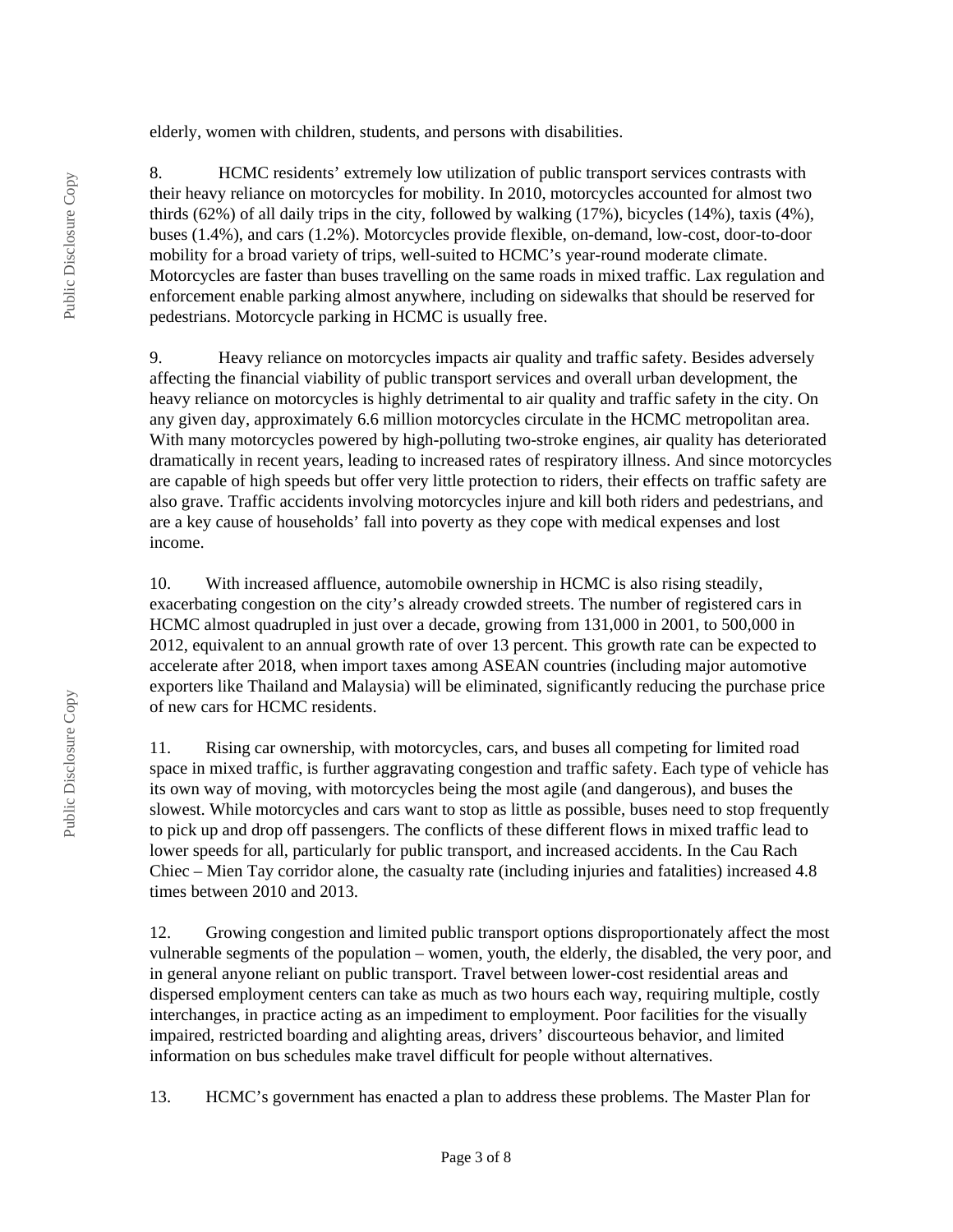Public Transport Development in Ho Chi Minh City to 2025 seeks to raise the capacity of the public transport system to meet 25-30% of the total travel demand in the city, encouraging the use of public transport, reducing motor vehicle use, and improving traffic safety. The plan calls for a hierarchical approach in which seven metro lines, three tramway lines, six Bus Rapid Transit (BRT) lines, and 212 bus lines together constitute an integrated transit system. The Master Plan seeks to increase the supply and quality of public transport while regulating motorcycle use by enacting and enforcing regulations to make motorcycle use safer but less convenient, for example by regulating parking and the use of helmets and safety vests.

14. In the meantime, improvements to public transport are needed to ensure short- and medium-term alternatives to private vehicle use. The Master Plan envisages public transport with exclusive right of way as the backbone of an integrated transit system, giving it the space needed to perform efficiently, with stations allowing convenient access and transfer, even from motorcycles that can park there. Public transport can thus become a viable alternative to motorcycles and cars, helping to reduce congestion and enhancing mobility in HCMC.

15. In this context, the Government of Vietnam has approached the World Bank for support for its first BRT line, a green-corridor demonstration project between An Lac in the southwest and Rach Chiec in the northeast, running along the Vo Van Kiet and Mai Chi Tho major arterial boulevards. BRT is a proven technology, and the World Bank has financed several lines around the world. The proposed BRT demonstration project seeks to show the advantages of BRT and help HCMC extract lessons for the implementation of the proposed six-line network. The project is designed to ensure that, consistent with a greening approach, urban development relates positively to BRT in terms of form and density, including surrounding development and connectivity to BRT. The project also seeks to demonstrate the benefits of BRT technology and should serve to jumpstart the implementation of the BRT network contained in the Master Plan by teaching important lessons on actual implementation.

16. The project also seeks to lay a foundation for HCMC to build the institutions needed by a future integrated public transport system. The future metro, tramway, BRT, and bus lines will need to be coordinated to provide users with an integrated service that makes travel convenient. This integration implies, inter alia, a unified fare structure and having stations and stops of the different modes integrated so that transfers are as seamless and convenient as possible. By building capacity within HCMC's existing institutions with responsibility in urban transport regulation, management, and operations, the project would pave the way for the eventual establishment of a unified citywide Public Transport Authority to coordinate strategy, services, and fares across all public transport modes.

17. The World Bank has engaged directly with HCMC at the city level for over a decade. The Bank's assistance to HCMC has included investment lending and technical assistance operations for urban upgrading, water supply and sanitation, drainage improvements, and infrastructure finance. The Bank's assistance is shifting from a sectoral focus towards an integrated city-wide approach in support of the three pillars outlined in the Country Partnership Strategy (CPS): competitiveness (developing a financing framework for integrated urban development), sustainability (promoting resilient urban development, including BRT, environmental sustainability, and flood protection and risk management), and opportunity (improving low-income areas by upgrading housing and basic infrastructure).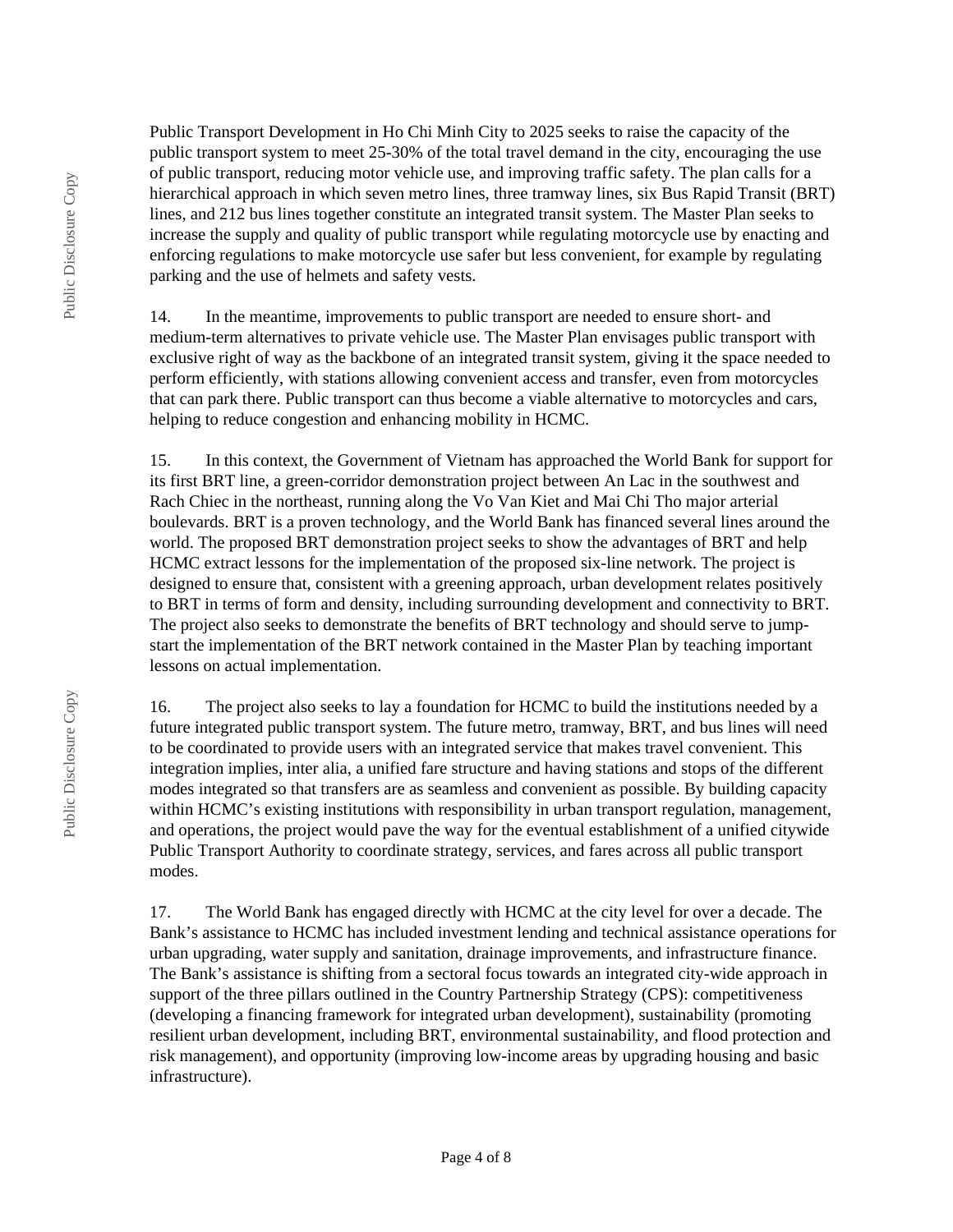## **II. Proposed Development Objectives**

The project development objective is to improve the performance and efficiency of public transport along a high priority corridor in HCMC.

# **III. Project Description**

## **Component Name**

Bus Rapid Transit Corridor Development

## **Comments (optional)**

Total cost: US\$ 132.45 million; IDA: US\$ 119 million; Borrower: US\$ 13.45 million. This component will finance goods, works, and services for development of a BRT corridor between An Lac in the southwest and Rach Chiec in the northeast following the Vo Van Kiet and Mai Chi Tho boulevards (approximately 23 km and 28 stations).

- a. Construction and supervision of the BRT infrastructure and facilities;
- b. Improvement of the traffic management system;
- c. Development of a fare collection system, including smart cards and servers;
- d. Provision of BRT vehicles and fueling facilities;
- e. Integrated planning and urban development measures around BRT stations;
- f. Marketing and public communication activities;
- g. Provision of support for Project management; and
- h. Land acquisition and resettlement.

## **Component Name**

Institution Strengthening

## **Comments (optional)**

Total cost: US\$ 5.0 million; IDA: US\$ 5.0 million.

This component will finance a variety of technical assistance efforts and capacity building programs including:

a. Carrying out of training programs and technical support for relevant implementing agencies in Project management, urban transport planning, and public transport operation including strategic support for the operation of the BRT system;

b. Carrying out of monitoring and evaluation activities, including the assessment of the BRT system success on an on-going basis;

c. Carrying out of feasibility and design studies for maximizing connectivity and ridership and continued development of the BRT system; and

d. Carrying out of a study to develop the optimal fare structure and fare product range for the public transportation system.

## **Component Name**

**Contingency** 

## **Comments (optional)**

Refers to contingency funds.

## **IV. Financing** *(in USD Million)*

| Total Project Cost:             | 137.45 | Total Bank Financing: 124.00 |        |
|---------------------------------|--------|------------------------------|--------|
| <b>Financing Gap:</b>           | 0.00   |                              |        |
| <b>For Loans/Credits/Others</b> |        |                              | Amount |

Public Disclosure Copy

Public Disclosure Copy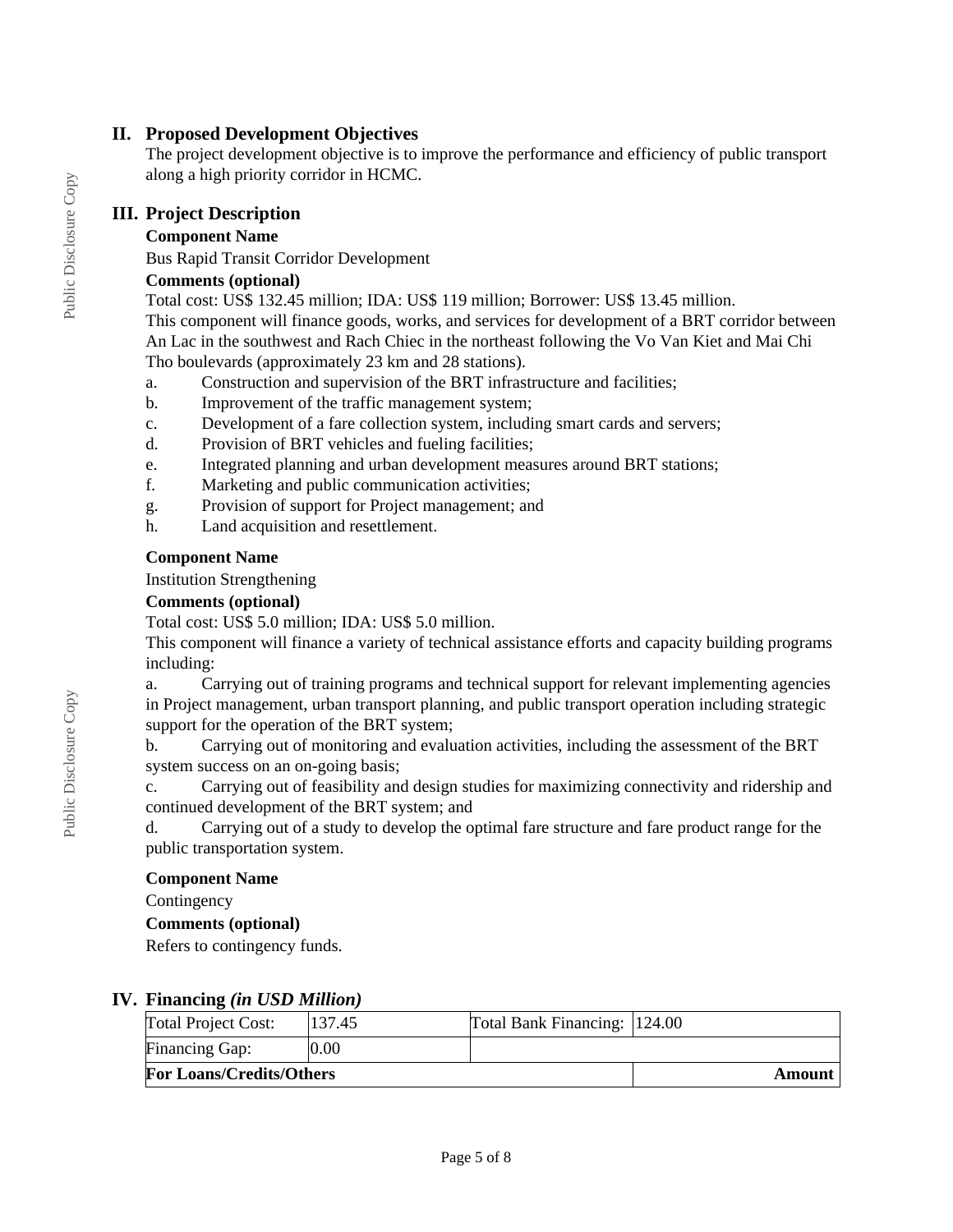| <b>BORROWER/RECIPIENT</b>                   | 13.45  |
|---------------------------------------------|--------|
| International Development Association (IDA) | 124.00 |
| Total                                       | 137.45 |

## **V. Implementation**

18. Ho Chi Minh City People's Committee: Ho Chi Minh City People's Committee (HCMC PC) is the Project's Line Agency responsible for overall project management, policy setting, and providing guidance on and oversight of project implementation. The HCMC PC will closely coordinate with all concerned agencies, review and approve project procurement plan, detailed designs, and cost estimates, and issue land acquisition/allocation decisions. HCMC PC will exercise these responsibilities with the support of the Project Steering Committee, the Department of Transport (DOT), the Urban-Civil Works Construction Investment Management Authority (UCCI), and other related city agencies.

19. Project Steering Committee (PSC). To ensure coordination and accountability during project implementation, the HCMC PC has established a Project Steering Committee with members from DOT, Department of Urban Planning and Architecture (DUPA), Department of Finance (DOF), UCCI, Department of Planning and Investment (DPI), Department of Construction (DOC), the Management and Operations Center for Public Transport (MOCPT), Traffic Police, the Management Authority for Urban Railways (MAUR), the Department of Natural Resources and Environment and (DONRE), among others. The PSC will (i) provide direction to the project and implementation agencies; (ii) coordinate implementing agencies and stakeholders; (iii) monitor and review project implementation; and (iv) provide guidance on objectives, problems, resources and project planning.

20. UCCI. UCCI will be the project owner. To implement the project, UCCI already set up a PMU within its organizational structure. UCCI will be responsible for supervising this PMU and also review and appraise all relevant submissions coming from this unit. UCCI will be responsible for the overall management of the project procurement and will sign all project contracts. However the Procurement Plan is subject to the approval of HCMC PC as the Project's Line Agency. After construction, UCCI will hand over the BRT system to DOT for DOT's management and maintenance.

21. HCMC Green Transport PMU. The PMU, established at UCCI, will be the executing agency managing the implementation of all project components including overall coordination, quality assurance, procurement, financial management, monitoring and reporting, and day-to-day supervision of project activities. The PMU will also obtain all site working permissions for contractors. The PMU has some procurement experience in Bank procedures as it has been involved with implementing the PPTAF subproject—that has partially financed the preparation of this Project —and is also implementing the IDF-financed Public Transport Authority Development Project.

22. Department of Transport (DOT). DOT will be responsible for reviewing detailed designs and technical specifications at the request of UCCI. The BRT system will be turned over from UCCI to DOT after construction and will be managed and maintained by DOT during operation. DOT, as the transport authority for HCMC, will also be responsible for the coordination and integration of the strategies, services, and fares of the bus, BRT, and rail systems.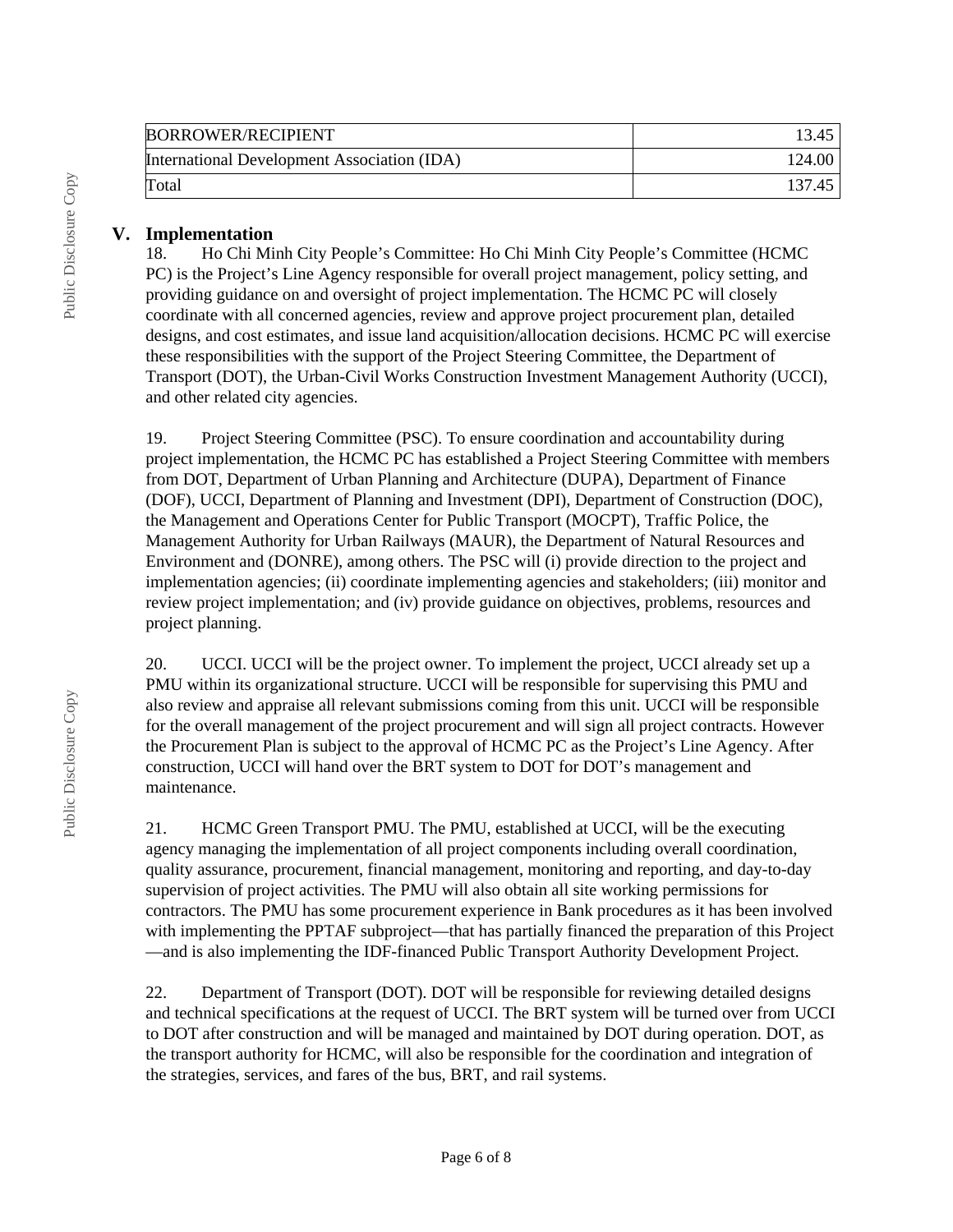23. DOT Management and Operations Center for Public Transport (MOCPT). MOCPT, an agency within DOT responsible for managing and overseeing public transport in HCMC, will establish a dedicated BRT Business Management Unit within its organizational structure to manage planning and operations of the BRT.

24. BRT Operator - Saigon Bus. HCMC PC has selected Saigon Bus (SGB) as Operator of the BRT for the first 5 years of operations, after an evaluation of SGB's performance managing and operating the city's largest conventional bus network. To properly operate the BRT system developed by HCMC GT, SGB will establish a BRT Unit with specific requirements to assure sufficient capacity for effective BRT operations.

25. Traffic Police. The Traffic Police will participate in the detailed design stage of the BRT component and be involved in the implementation of traffic re-organization and traffic signal priority for facilitating BRT operation. The Traffic Police will also enforce traffic law in the BRT corridor and further be involved in the acquisition and installation of all equipment related to traffic management.

## **VI. Safeguard Policies (including public consultation)**

| Safeguard Policies Triggered by the Project    |   | N <sub>0</sub>            |
|------------------------------------------------|---|---------------------------|
| Environmental Assessment OP/BP 4.01            | x |                           |
| Natural Habitats OP/BP 4.04                    |   | ×                         |
| Forests OP/BP 4.36                             |   | $\boldsymbol{\mathsf{x}}$ |
| Pest Management OP 4.09                        |   | x                         |
| Physical Cultural Resources OP/BP 4.11         |   | x                         |
| Indigenous Peoples OP/BP 4.10                  |   | ×                         |
| Involuntary Resettlement OP/BP 4.12            |   |                           |
| Safety of Dams OP/BP 4.37                      |   | x                         |
| Projects on International Waterways OP/BP 7.50 |   | ×                         |
| Projects in Disputed Areas OP/BP 7.60          |   | x                         |

## **Comments (optional)**

## **VII. Contact point**

#### **World Bank**

Contact: Arturo Ardila Gomez Title: Lead Transport Economist<br>Tel: 473-5861 473-5861 Email: aardilagomez@worldbank.org

#### **Borrower/Client/Recipient**

Name: Socialist Republic of Vietnam Contact: Ms. Doan Hoai Anh Title: Director General, International Cooperation Department, SBV<br>Tel: 84439386318 Tel: 84439386318 Email: doanhoaianh@yahoo.com

#### **Implementing Agencies**